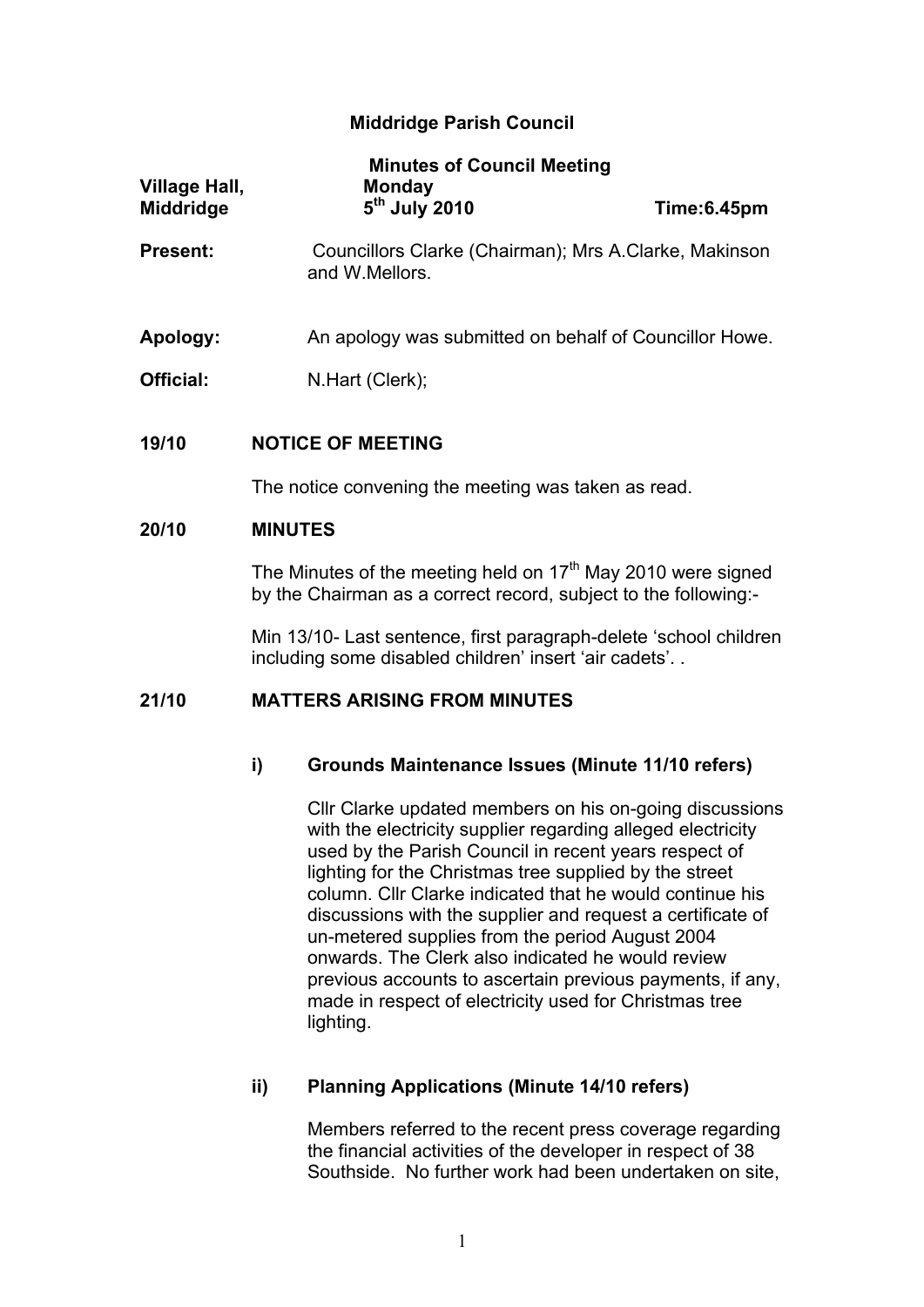and it remained incomplete with scaffolding and other construction equipment in situ.

#### **iii) Accounts for the Year Ended 31st March 2010 (Minute 10/10 refers**

The Clerk advised that notification had been received from the external auditors that no matters had come to their attention during their audit of the Parish Council's accounts. An invoice for the cost of their audit would be presented as part of the Accounts for Payment item.

#### **22/10 ACCOUNTS FOR PAYMENT**

Members considered a schedule of Accounts for Payment; together with additional invoices received from B.D.Hoy Stayward for £141.00 in respect of the external audit, the Co Durham Local Councils Association in respect of £49.64 in respect of continued subscription, and from CE Walker for £258.50 in respect of grasscutting for June .

**RESOLVED** that the following accounts be approved for payment:-

| N.Hart                       | Salary                  | £191.67 |
|------------------------------|-------------------------|---------|
| N.Hart                       | Postage                 | £1.60   |
| Sutcliffe Play Equipment     | 2 x junior swing seats) | £377.41 |
| Sutcliffe Play Equipment     | 2 x infant swing seats) |         |
| Co Durham Local Councils As. | Subscription            | £49.64  |
| <b>BDO Hoy Stayward</b>      | External Audit 09/10    | £141.00 |
| <b>CE Walker</b>             | Grasscutting-May        | £258.50 |
| <b>CE Walker</b>             | Grasscutting-June       | £258.50 |

#### **23/10 GROUNDS MAINTENANCE & GENERAL REPAIRS**

i) Parish Paths Partnership 2010/11-Public Footpath No 5 at Walkers Lane

Cllr Mrs Clarke advised of discussions held between PC Stasiak, Peter Crinnion (DCC Rights of Way Officer) and Ian Hayman regarding the proposed development of a gated access across public footpath No 5 in order to alleviate problems of antisocial behaviour in the area, particularly by youths riding motor cycles and other motor vehicles.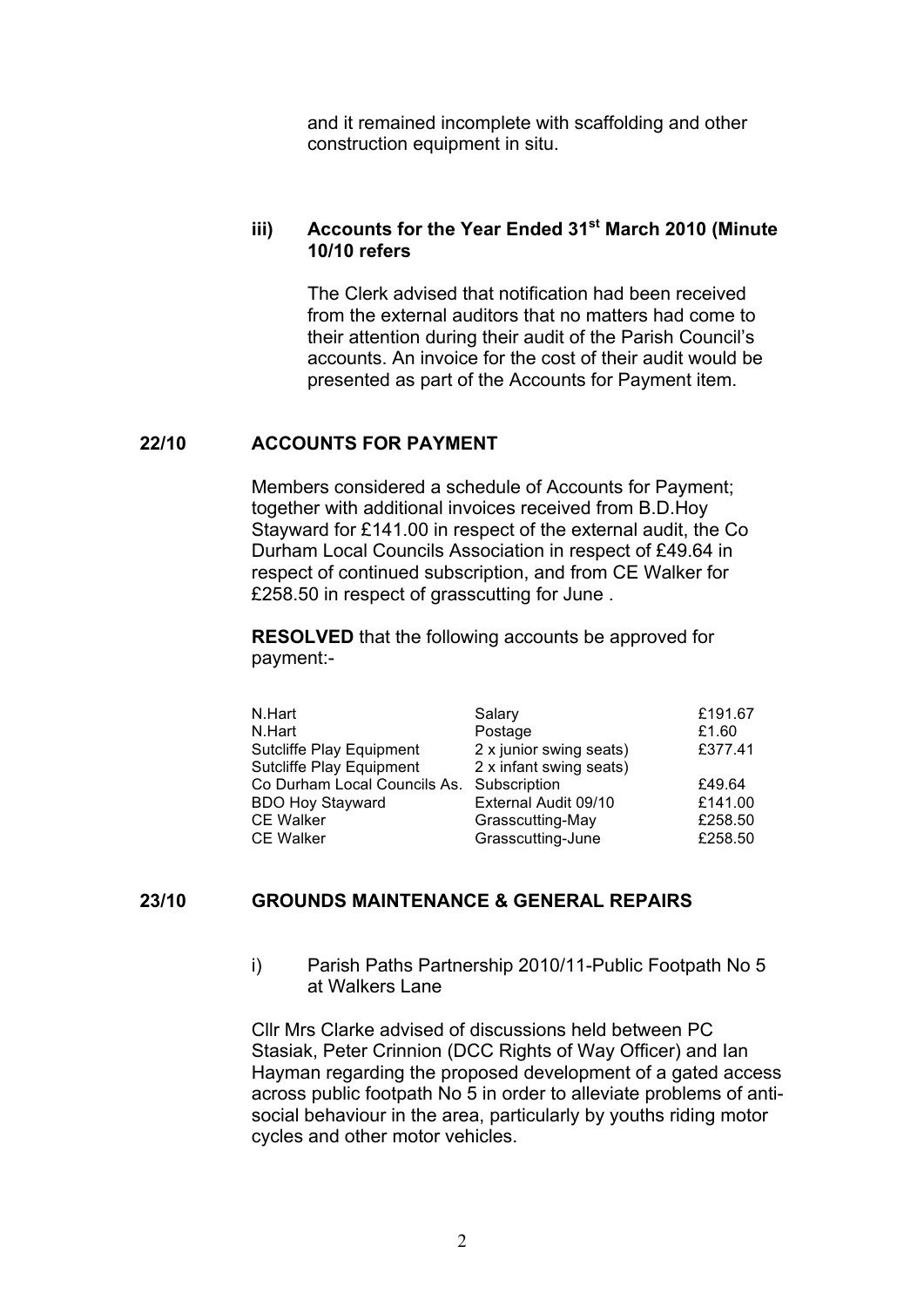It was necessary for all landowners consent to be obtained and confirmation was required that the path was a Right of Way, as well as the suggested location for the bridleway. Discussions were to continue amongst the above parties and it would be necessary to establish with the proposed contractor whether any construction costs would be incurred for the proposed gateway and its siting.

**RESOLVED** that the report be noted and further progress be reported to the next meeting.

(ii) Grounds Maintenance Issues

The Clerk advised that the problems of overgrown hedgerow on the C35 road to Shildon had been reported to DCC and works would be undertaken in the next 2-3 weeks.

## **24/10 PROPOSED DISPOSAL OF ALLOTMENTS BY DURHAM COUNTY COUNCIL, MIDDRIDGE**

The Clerk referred to the advice received from Paul Irwin at DCC, following his recent visit and meeting with members of the Parish Council.

It was noted that following the visit, he had discussed the proposed disposal with Joanne MacLean from DCC Estates Division, who confirmed she was in the process of making sure the site was not required for any other purpose and would be producing a report for their Cabinet meeting in September seeking approval to transfer the land.

#### **RESOLVED** that the report be noted.

(Councillor Makinson declared a personal, non-prejudicial interest in respect of the above item as a result of being a current allotment holder.)

#### **25/10 PLANNING APPLICATIONS**

The Clerk advised that there had been no planning applications received.

#### **26/10 CHILDRENS' PLAY AREA**

Consideration was given to the Clerk's monthly inspection report regarding the condition of the play area and equipment.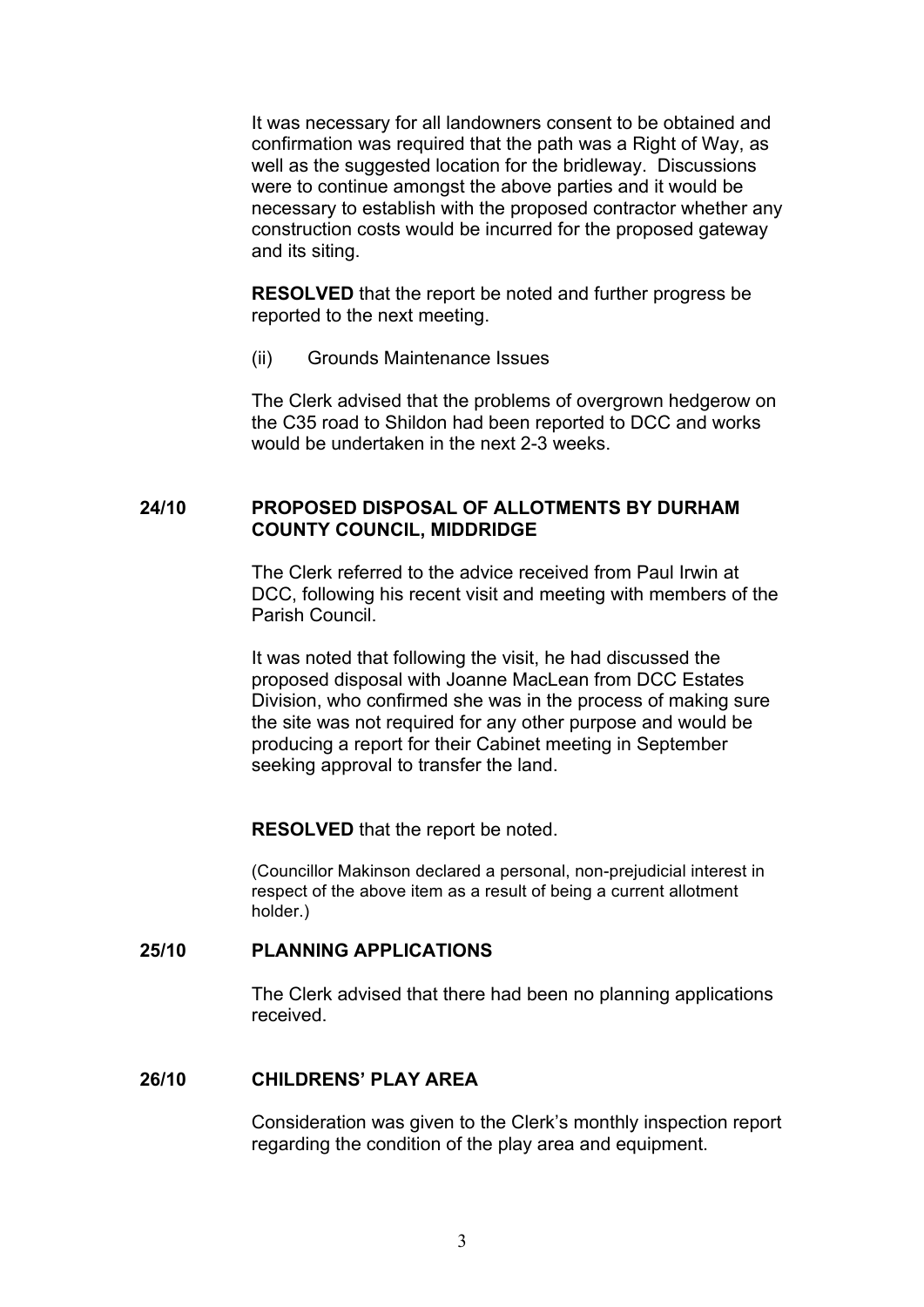It was noted that there was evidence of some graffiti on both the new picnic table and the main apparatus.

The Clerk advised that the new replacement infant and junior swing seats had now been received and Cllr Mellors indicated that he would take receipt and ensure the seats were installed.

**RESOLVED** that the report be noted.

## **27/10 GENERAL CORRESPONDENCE**

The following correspondence was noted :-

a) Planning for the Future of Co Durham-Core Strategy Issues and Consultation Paper.

> Members indicated that they would generally favour Option A as the preferred development option for Co Durham, but indicated that they wished that the plan would acknowledge that Aycliffe Industrial Park offered itself as a prime development opportunity and that Newton Aycliffe town centre requires regeneration as a matter of urgency. No development at Eldon Whinns should be considered as part of any future development options.

- b) GAMP Annual Report
- c) Shildon Town Council-Future Civic Events.
- d) Link2-New Dial a Ride Minibus Service

#### **28/10 G.A.T.C./MIDDRIDGE AREA ACTION PARTNERSHIP ARRANGEMENTS**

Councillor Mrs Clarke advised that Councillor Bob Fleming had been appointed to the AAP Local Councils Committee which was responsible for securing the interests of local councils in discussions with the Unitary Authority.

The next meeting of GAMP was to be held on  $20<sup>th</sup>$  July 2010 at 6.00pm .

**RESOLVED** that the report be noted.

# **29/10 VILLAGE FETE-3RD JULY 2010-FEEDBACK**

Members advised on a very successful Village Fete event held on 3rd July 2010, which raised in the region of £1,800.